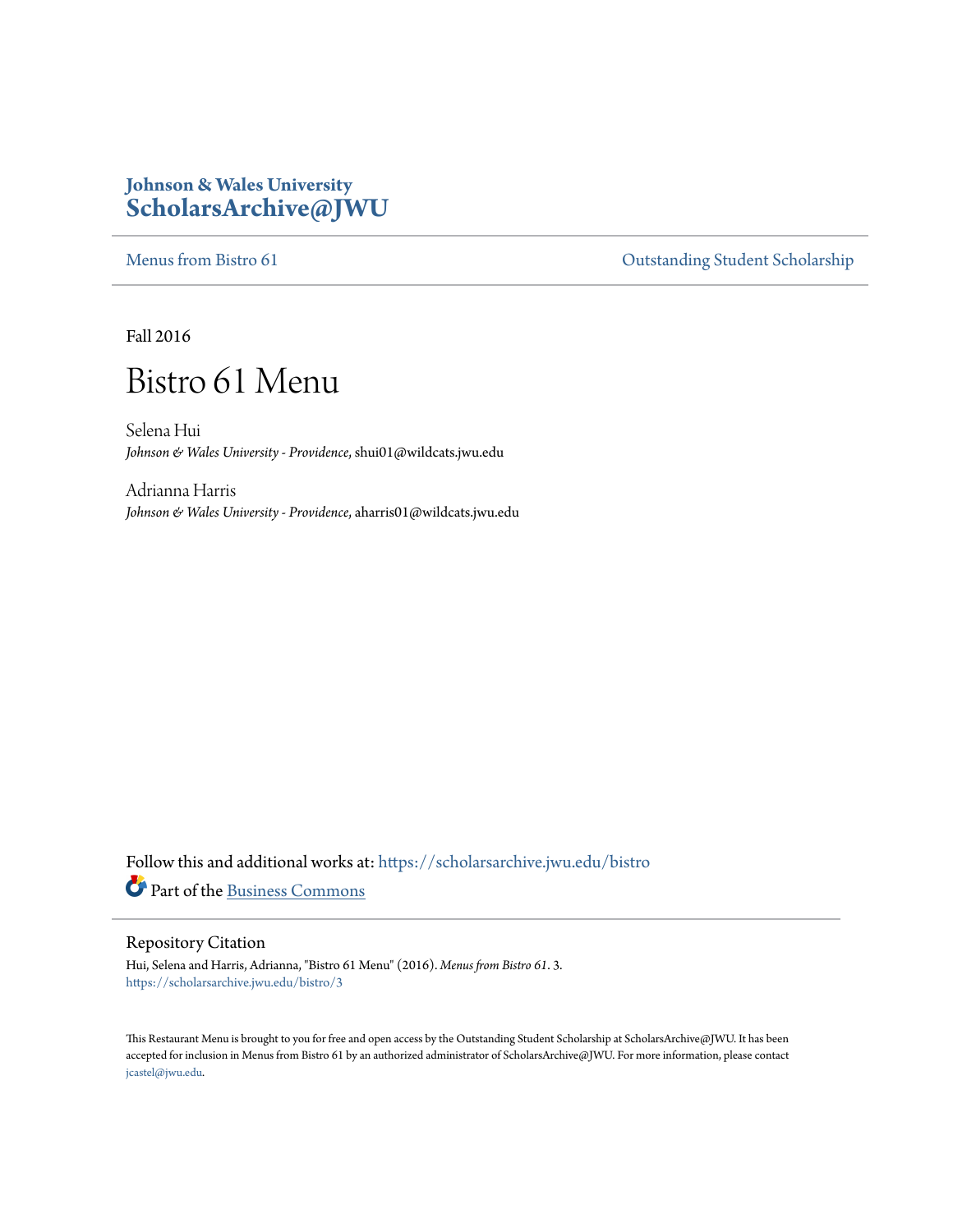

**Students enrolled in the CA/FSM, PA/FSM and Restaurant Management Degree Programs welcome you to Bistro 61. "61" is a high-end bistro concept designed to fully showcase the talents of FSM4061 students to the Johnson & Wales Community.** 

**It is our hope, as a specially invited guest, you will contribute to the enrichment of their management abilities. To that end, we ask that you candidly and professionally critique our performance on the customer comment card that will be presented by your server at the end of your dining experience.** 

**Thank you for assisting in the development of our "61" management team and their desire to professionally represent the Center for Food and Beverage Management, the Hospitality College, and Johnson & Wales University, as they enter food service industry.**

> *Today's Management Team* **Chef: Selena Hui Restaurant Manager: Adrianna Harris**

### **Consumer Advisory**

**In compliance with the Department of Public Health, we advise that consuming raw or undercooked meat, poultry or seafood products may lead to health risks & foodborne illnesses**

## **Allergen Advisory**

**We make every attempt to identify ingredients that may cause allergic reactions for those with food allergies; however we ask that you inform your server of any food allergies you or anyone in your party may have.**